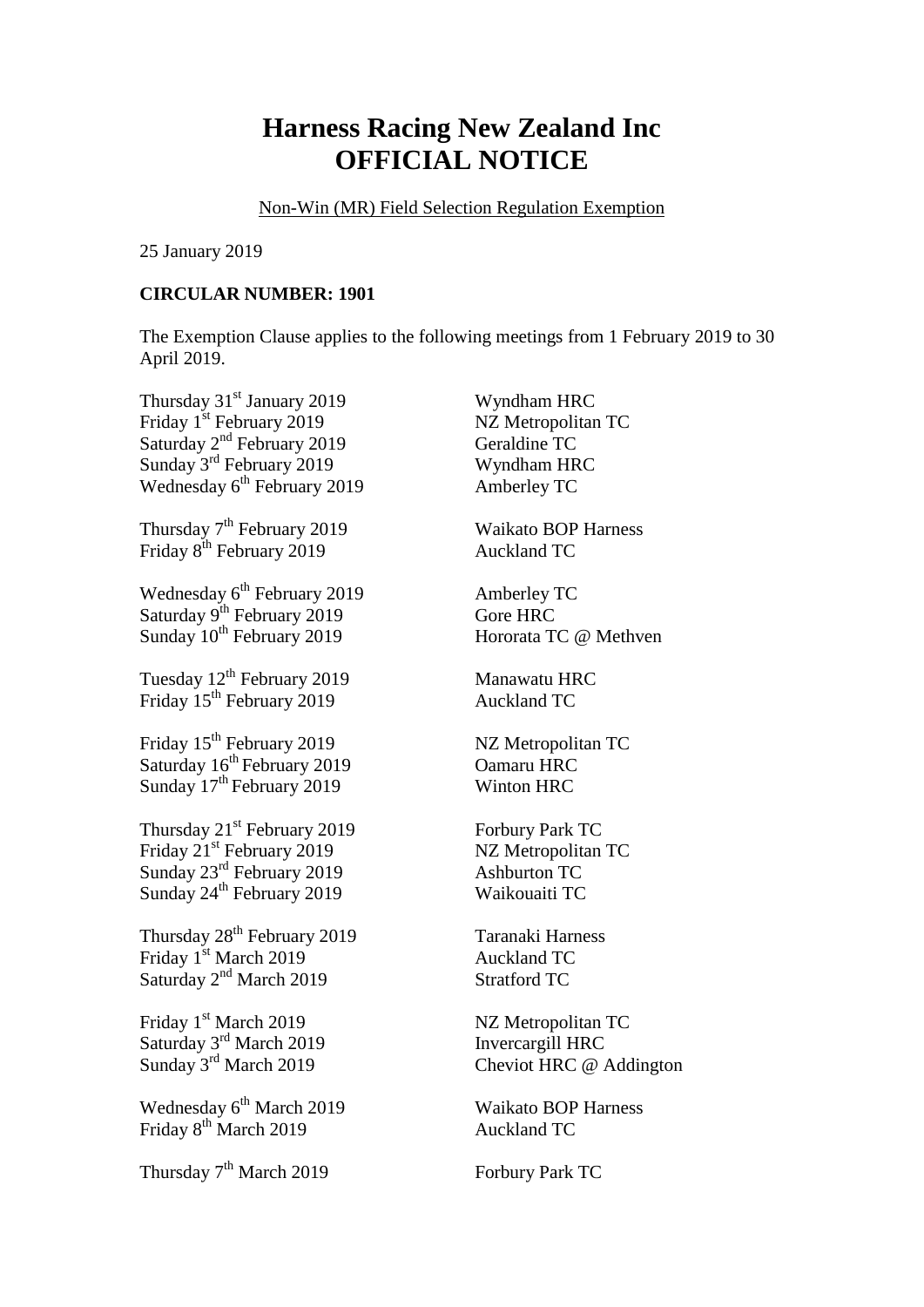Friday 8<sup>th</sup> March 2019 Westport TC Saturday 9<sup>th</sup> March 2019 Northern Southland TC Tuesday 12<sup>th</sup> March 2019 Friday 15<sup>th</sup> March 2019 Auckland TC Friday 15<sup>th</sup> March 2019 Saturday 16<sup>th</sup> March 2019 Wyndham HRC Sunday 17<sup>th</sup> March 2019 **Banks Peninsula TC** Thursday 21<sup>st</sup> March 2019 Waikato BOP Harness Friday  $22<sup>nd</sup>$  March 2019 Auckland TC Friday 22<sup>nd</sup> March 2019 NZ Metropolitan TC Saturday 23<sup>rd</sup> March 2019 Wairio TC Sunday 24<sup>th</sup> March 2019 Waimate TC Monday 25<sup>th</sup> March 2019 Thursday 28<sup>th</sup> March 2019 **Forbury Park TC** Friday 29<sup>th</sup> March 2019 NZ Metropolitan TC Saturday 30<sup>th</sup> March 2019 Invercargill HRC Monday 31<sup>st</sup> March 2019 Methven TC Thursday 4 Friday 5 Saturday 6<sup>th</sup> April 2019 **Invercargill HRC** Sunday 7<sup>th</sup> April 2019 Rangiora HRC Tuesday 9<sup>th</sup> April 2019 Manawatu HRC Friday 12<sup>th</sup> April 2019 Auckland TC Friday  $12<sup>th</sup>$  April 2019 NZ Metropolitan TC Saturday 13<sup>th</sup> April 2019 Winton HRC Sunday 14<sup>th</sup> April 2019 Rangiora HRC Wednesday 18<sup>th</sup> April 2019 Waikato BOP Harness Friday 20<sup>th</sup> April 2019 Hawera HRC Thursday 18<sup>th</sup> April 2019 Forbury Park TC Friday 20<sup>th</sup> April 2019 NZ Metropolitan TC Monday 22 Tuesday 23rd April 2019 **Invercargill HRC** Wednesday 24<sup>th</sup> April 2019 Timaru HRC Friday  $27<sup>th</sup>$  April 2019 Auckland TC Sunday 28<sup>th</sup> April 2019 Waikato BOP Harness Wednesday 24<sup>th</sup> April 2019 Timaru HRC Sunday  $27^{\text{th}}$  April 2019 Invercargill HRC Sunday  $28^{th}$  April 2019 Ashburton TC

Wanganui HRC @ Manawatu

NZ Metropolitan TC

Forbury Park TC @ Wingatui

Forbury Park TC NZ Metropolitan TC

Banks Peninsula TC